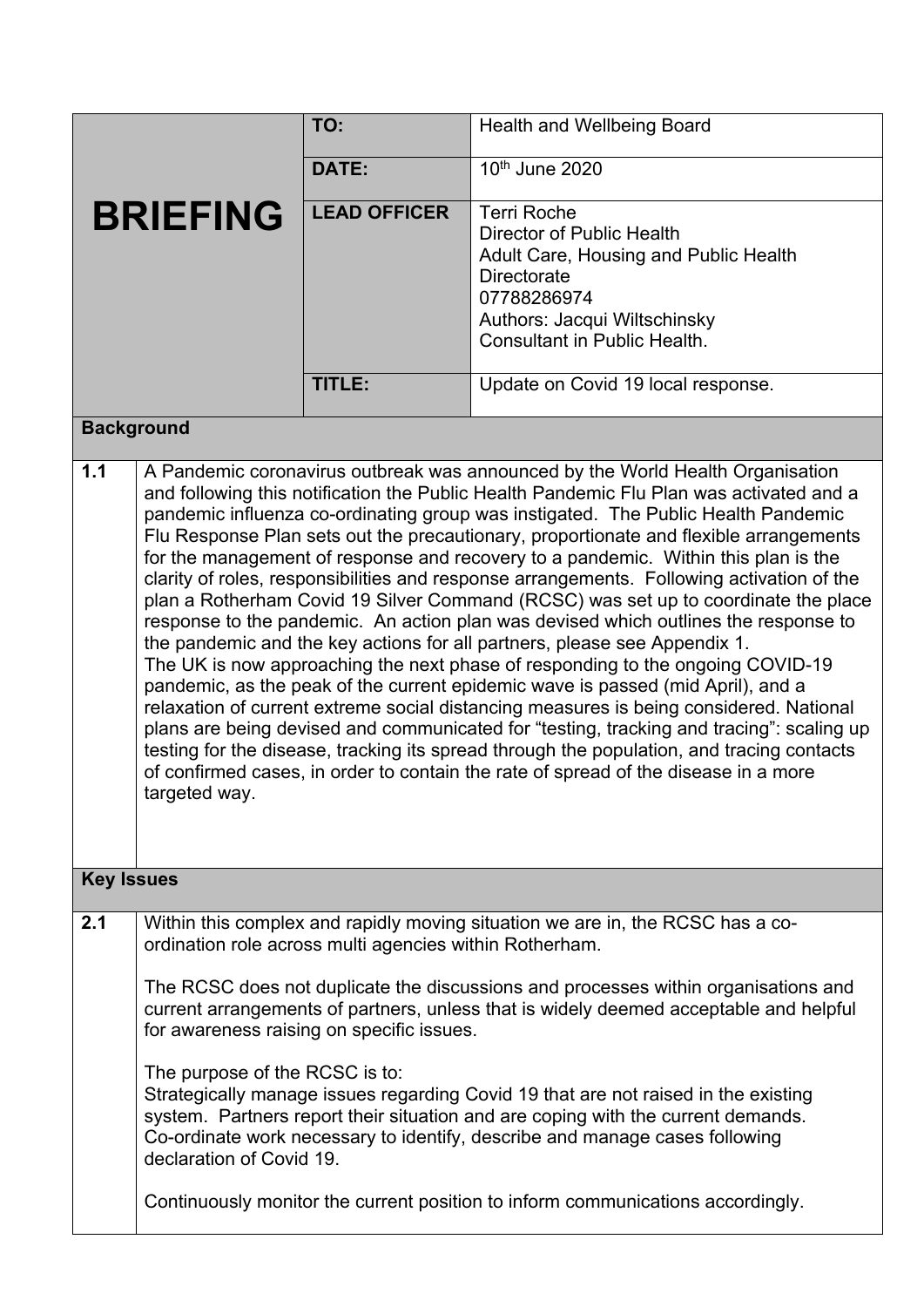|                                             | <b>Recommendations</b>                                                                                                                                                                                                                                                                                                                                                                  |  |  |
|---------------------------------------------|-----------------------------------------------------------------------------------------------------------------------------------------------------------------------------------------------------------------------------------------------------------------------------------------------------------------------------------------------------------------------------------------|--|--|
| 4.1                                         | Working with Public Health England the Yorkshire and Humber Health and Wellbeing<br>team to identify, mitigate and monitor the impact of the response to COVID19 on health<br>inequalities in Rotherham and the region.                                                                                                                                                                 |  |  |
| <b>Implications for Health Inequalities</b> |                                                                                                                                                                                                                                                                                                                                                                                         |  |  |
|                                             |                                                                                                                                                                                                                                                                                                                                                                                         |  |  |
| 3.3                                         | The local Outbreak Control Plan is to be completed by the end of June.                                                                                                                                                                                                                                                                                                                  |  |  |
| 3.2                                         | The SYLRF is co-ordinating the South Yorkshire response to testing and contact tracing<br>and the Rotherham Place based cell is co-ordinating Rotherham's response.                                                                                                                                                                                                                     |  |  |
| 3.1                                         | The RCSC meets on a weekly basis (each Friday at 1-2pm). Chaired by Terri Roche<br>Director of Public Health.<br>There is telephone and video conference options to enable remote access. The action<br>plan at appendix one outlines the key actions and relevant timelines for RCSC.                                                                                                  |  |  |
|                                             | <b>Key Actions and Relevant Timelines</b>                                                                                                                                                                                                                                                                                                                                               |  |  |
| 2.5                                         | There are other local groups/cells that are co-ordinating the response that report to the<br>RCSC please see Appendix 2.                                                                                                                                                                                                                                                                |  |  |
| 2.4                                         | Whilst the death rate is slowing down there are concerns regarding the relaxation of<br>lockdown announced by the government and whether this will effect the death rate and<br>the prevalence of the virus. Public health and the data surveillance cell will be keeping a<br>watching brief on this situation and report accordingly.                                                 |  |  |
| 2.3                                         | Following national guidance Directors of Public Health will lead the development of Local<br>Outbreak Plans and DsPH with Public Health England's local health protection team will<br>lead the work on contact tracing and managing outbreaks in complex settings and<br>situations: Health Protection Teams will lead at Centre level and DsPH will lead within<br>their Authorities. |  |  |
|                                             | group.<br>A South Yorkshire/Rotherham model is being developed and discussed regionally.<br>There is a regional testing site at Doncaster airport and one opening shortly at<br>Meadowhall. Mobile testing units will be made increasingly more available, including one<br>currently on a rota which includes days at the AESSEAL Stadium in Rotherham.                                |  |  |
|                                             | The South Yorkshire Local Resilience Forum Testing and Contact Tracing Cell is<br>meeting twice weekly with representation from Rotherham Council Public Health<br>Consultants.<br>Rotherham Place-based testing and contact tracing cell established with agreed terms of<br>reference. Membership includes key NHS testing champions and links with the above                         |  |  |
| 2.2                                         | Some of the key issues now in responding to the pandemic is contact tracing, tracking<br>and testing.                                                                                                                                                                                                                                                                                   |  |  |
|                                             | Provide a focal point for all partners in the management of Covid 19 to ensure a<br>consistent response and aid a joint response, where appropriate.                                                                                                                                                                                                                                    |  |  |